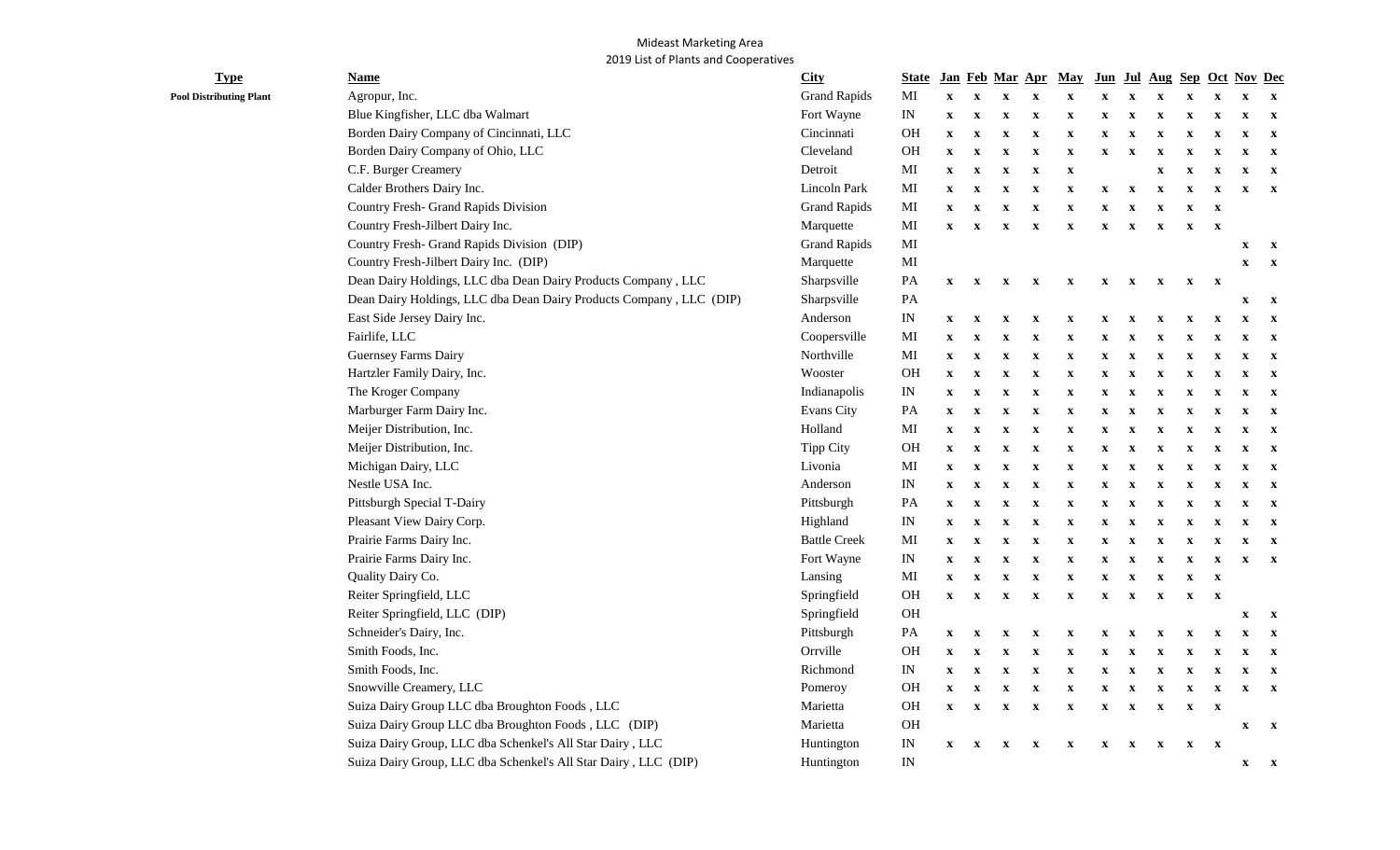## Mideast Marketing Area 2019 List of Plants and Cooperatives

| <b>Type</b>                                                                                        | <b>Name</b>                                          | <b>City</b>          | <b>State</b>             |              |                           |                           | Jan Feb Mar Apr           | May                       | Jun Jul      |                           |              |                           |                           | Aug Sep Oct Nov Dec |              |
|----------------------------------------------------------------------------------------------------|------------------------------------------------------|----------------------|--------------------------|--------------|---------------------------|---------------------------|---------------------------|---------------------------|--------------|---------------------------|--------------|---------------------------|---------------------------|---------------------|--------------|
| <b>Pool Distributing Plant</b><br><b>Pool Supply Plant</b><br><b>Cooperative Associations (9C)</b> | Superior Dairy, Inc.                                 | Canton               | <b>OH</b>                | $\mathbf{x}$ | $\mathbf x$               | $\mathbf X$               | $\mathbf X$               | $\mathbf x$               | $\mathbf x$  |                           |              |                           | X                         | $\mathbf x$         | $\mathbf{x}$ |
|                                                                                                    | <b>Tamarack Farms Dairy</b>                          | Newark               | OH                       | $\mathbf{x}$ | $\mathbf x$               | $\mathbf X$               | $\mathbf X$               | $\mathbf X$               | $\mathbf X$  | $\mathbf x$               |              | $\mathbf x$               | $\mathbf X$               | $\mathbf X$         | $\mathbf{x}$ |
|                                                                                                    | Toft Dairy, Inc.                                     | Sandusky             | OH                       | $\mathbf{x}$ | $\mathbf x$               | $\mathbf X$               | $\mathbf X$               | $\mathbf X$               | $\mathbf X$  | X                         |              | X                         | $\mathbf X$               | $\mathbf x$         | $\mathbf{x}$ |
|                                                                                                    | Turner Dairy Farms Inc.                              | Pittsburgh           | PA                       | $\mathbf X$  | $\mathbf x$               | $\mathbf X$               | $\mathbf X$               | $\mathbf X$               | X            |                           |              |                           | $\boldsymbol{\mathrm{X}}$ | $\mathbf{x}$        | $\mathbf{x}$ |
|                                                                                                    | United Dairy, Inc.                                   | <b>Martins Ferry</b> | OH                       | $\mathbf X$  | $\mathbf x$               | $\mathbf x$               | $\mathbf X$               | $\mathbf X$               | $\mathbf X$  | X                         |              |                           | $\mathbf X$               | $\mathbf X$         | $\mathbf{x}$ |
|                                                                                                    | United Dairy, Inc.                                   | Uniontown            | PA                       | $\mathbf{x}$ | $\mathbf x$               | $\mathbf x$               | $\mathbf X$               | $\mathbf X$               | X            | X                         |              | x                         | X                         | $\mathbf x$         | $\mathbf{x}$ |
|                                                                                                    | United Dairy, Inc.                                   | Charleston           | <b>WV</b>                |              | $\mathbf x$               | $\mathbf X$               | $\mathbf X$               | $\mathbf x$               | $\mathbf X$  | $\mathbf X$               |              |                           | $\mathbf X$               | $\mathbf{x}$        | $\mathbf{x}$ |
|                                                                                                    | Continental Dairy Facilities, LLC                    | Coopersville         | MI                       |              |                           |                           |                           |                           |              |                           |              |                           |                           |                     |              |
|                                                                                                    | Dairy Farmers of America, Inc.                       | Adrian               | MI                       |              |                           |                           |                           | $\boldsymbol{\mathrm{X}}$ |              | $\mathbf X$               | $\mathbf x$  | $\mathbf{x}$              | $\mathbf X$               | $\mathbf X$         | $\mathbf{x}$ |
|                                                                                                    | Dairy Farmers of America, Inc.                       | Cass City            | MI                       | $\mathbf{X}$ | $\mathbf{x}$              | $\mathbf{X}$              | $\mathbf{x}$              | $\boldsymbol{\mathrm{X}}$ | $\mathbf X$  | $\mathbf x$               |              |                           |                           | X                   | $\mathbf{x}$ |
|                                                                                                    | Dairy Farmers of America, Inc.                       | Goshen               | $\ensuremath{\text{IN}}$ |              |                           |                           |                           |                           |              |                           |              |                           | $\mathbf x$               | $\mathbf x$         | $\mathbf{x}$ |
|                                                                                                    | Dairy Farmers of America, Inc.                       | New Wilmington       | PA                       | $\mathbf{X}$ | $\mathbf{x}$              | $\boldsymbol{\mathrm{X}}$ | $\mathbf{x}$              | $\mathbf x$               | $\mathbf x$  | $\mathbf X$               | x            |                           | $\boldsymbol{\mathrm{X}}$ | $\mathbf X$         | $\mathbf{x}$ |
|                                                                                                    | Greenville Venture Partners, LLC                     | Greenville           | MI                       |              |                           |                           |                           |                           |              |                           | $\mathbf{x}$ | $\mathbf x$               | $\mathbf X$               | $\mathbf X$         |              |
|                                                                                                    | Middlebury Cheese Company, LLC                       | Middlebury           | IN                       | $\mathbf{x}$ | $\mathbf{x}$              | $\boldsymbol{\mathrm{X}}$ | $\mathbf{x}$              | $\mathbf{x}$              | $\mathbf X$  | $\mathbf{x}$              | $\mathbf{x}$ |                           |                           |                     |              |
|                                                                                                    | Michigan Milk Producers Assn.                        | Constantine          | MI                       | $\mathbf x$  |                           |                           |                           | $\boldsymbol{\mathrm{X}}$ | $\mathbf X$  | $\mathbf X$               | $\mathbf x$  | $\mathbf{x}$              | $\boldsymbol{\mathrm{X}}$ | $\mathbf{x}$        | $\mathbf{x}$ |
|                                                                                                    | Michigan Milk Producers Assn.                        | Ovid                 | MI                       | $\mathbf{x}$ | $\boldsymbol{\mathrm{X}}$ | $\boldsymbol{\mathrm{X}}$ | $\boldsymbol{\mathrm{X}}$ | $\mathbf X$               | $\mathbf X$  | $\mathbf{x}$              | X            | $\mathbf{x}$              | $\mathbf{x}$              | $\mathbf X$         | $\mathbf{x}$ |
|                                                                                                    | Cooperative Milk Producers Assn.                     | <b>Blackstone</b>    | VA                       |              | $\mathbf x$               | $\mathbf X$               | $\mathbf X$               | x                         | $\mathbf{x}$ | $\mathbf X$               |              |                           | X                         | $\mathbf{x}$        | $\mathbf{x}$ |
|                                                                                                    | Dairy Farmers of America                             | Kansas City          | <b>MO</b>                | $\mathbf{x}$ | $\boldsymbol{\mathrm{X}}$ | $\mathbf X$               | $\mathbf X$               | $\mathbf X$               | $\mathbf X$  | $\mathbf{x}$              | $\mathbf x$  | $\mathbf{x}$              | $\mathbf{x}$              | $\mathbf{x}$        | $\mathbf{x}$ |
|                                                                                                    | Dairy Marketing Services, LLC                        | Syracuse             | <b>NY</b>                | $\mathbf{x}$ | $\mathbf x$               |                           |                           |                           |              |                           |              |                           |                           |                     |              |
|                                                                                                    | Foremost Farms USA Cooperative                       | Baraboo              | WI                       | $\mathbf{x}$ | X                         | $\boldsymbol{\mathrm{X}}$ | $\boldsymbol{\mathrm{X}}$ | $\mathbf X$               | $\mathbf X$  | x                         | x            | $\mathbf x$               | X                         | $\mathbf x$         | $\mathbf{x}$ |
|                                                                                                    | <b>Great Lakes Milk Producers</b>                    | Newark               | OH                       | $\mathbf X$  | $\mathbf X$               | $\mathbf X$               | $\mathbf X$               | $\mathbf X$               | $\mathbf X$  | $\mathbf X$               |              | $\boldsymbol{\mathrm{X}}$ | $\boldsymbol{\mathrm{X}}$ | X                   | $\mathbf{x}$ |
|                                                                                                    | Lancaster Organic Farmer's Cooperative               | Hagerstown           | <b>MD</b>                | $\mathbf X$  | $\boldsymbol{\mathrm{X}}$ | $\mathbf X$               | $\mathbf X$               | $\mathbf X$               | $\mathbf X$  | $\mathbf X$               |              |                           | $\mathbf X$               | $\mathbf x$         | $\mathbf{x}$ |
|                                                                                                    | Lanco-Pennland Quality Milk Producers                | Hagerstown           | <b>MD</b>                | $\mathbf X$  | $\mathbf X$               | $\mathbf X$               | $\mathbf X$               | $\mathbf X$               | $\mathbf X$  | $\mathbf X$               | X            | $\mathbf X$               | $\boldsymbol{\mathrm{X}}$ | $\mathbf x$         | $\mathbf{x}$ |
|                                                                                                    | Maryland & Virginia Milk Producers Cooperative Assn. | Reston               | <b>VA</b>                | $\mathbf{x}$ | $\boldsymbol{\mathrm{X}}$ | $\mathbf X$               | $\mathbf X$               | $\mathbf X$               | $\mathbf{x}$ | $\mathbf X$               | $\mathbf x$  | $\mathbf{x}$              | $\mathbf X$               | $\mathbf x$         | $\mathbf{x}$ |
|                                                                                                    | Michigan Milk Producers Assn.                        | Novi                 | MI                       | $\mathbf{x}$ | $\boldsymbol{\mathrm{X}}$ | $\mathbf X$               | $\mathbf X$               | $\mathbf x$               | $\mathbf X$  | $\mathbf{x}$              | X            | $\mathbf{x}$              | $\mathbf{x}$              | $\mathbf x$         | $\mathbf{x}$ |
|                                                                                                    | National Farmers Organization                        | Ames                 | IA                       | $\mathbf{x}$ | $\boldsymbol{\mathrm{X}}$ | $\mathbf X$               | $\mathbf X$               | $\mathbf x$               | $\mathbf X$  | $\mathbf{x}$              | $\mathbf x$  | $\mathbf{x}$              | $\mathbf{x}$              | $\mathbf{x}$        | $\mathbf{x}$ |
|                                                                                                    | Organic Family Farms Marketing LLC                   | Santa Fe             | <b>NM</b>                | $\mathbf{x}$ | $\mathbf X$               | $\mathbf X$               | $\boldsymbol{\mathrm{X}}$ | $\mathbf x$               | $\mathbf X$  | $\mathbf{x}$              | $\mathbf x$  | $\mathbf{x}$              | $\boldsymbol{\mathrm{X}}$ | $\mathbf X$         | $\mathbf{x}$ |
|                                                                                                    | Organic Valley/ CROPP Cooperative                    | LaFarge              | WI                       |              | $\mathbf X$               |                           |                           |                           |              | $\boldsymbol{\mathrm{X}}$ | $\mathbf X$  | $\boldsymbol{\mathrm{x}}$ | $\boldsymbol{\mathrm{X}}$ | $\mathbf X$         | $\mathbf{x}$ |
|                                                                                                    | Prairie Farms Dairy, Inc.                            | Edwardsville         | ${\rm IL}$               | $\mathbf{x}$ | $\boldsymbol{\mathrm{X}}$ | $\mathbf X$               | $\mathbf X$               | $\mathbf X$               | $\mathbf X$  | $\mathbf X$               | $\mathbf x$  | $\mathbf X$               | $\mathbf{x}$              | $\mathbf X$         | $\mathbf{x}$ |
|                                                                                                    | Scenic Central Milk Producers Coop. Assn.            | Yuba City            | WI                       |              |                           |                           |                           |                           |              |                           |              |                           |                           |                     |              |
|                                                                                                    | Select Milk Producers, Inc.                          | Artesia              | NM                       | $\mathbf{x}$ | $\mathbf x$               | $\mathbf X$               | $\mathbf X$               | $\mathbf X$               | $\mathbf x$  | $\mathbf X$               | x            | $\mathbf{x}$              | $\mathbf{x}$              | $\mathbf{x}$        | $\mathbf{x}$ |
|                                                                                                    | Southeast Milk, Inc.                                 | Belleview            | ${\rm FL}$               |              | $\mathbf x$               | $\mathbf X$               | $\boldsymbol{\mathrm{X}}$ |                           |              |                           |              |                           |                           |                     |              |
|                                                                                                    | Upstate Niagara Coop.                                | Leroy                | NY                       | $\mathbf X$  | $\boldsymbol{\mathrm{X}}$ | $\mathbf X$               | $\boldsymbol{\mathrm{X}}$ | $\mathbf X$               | X            | $\mathbf{x}$              |              | $\mathbf x$               | $\mathbf x$               | $\mathbf{x}$        | $\mathbf{x}$ |
|                                                                                                    | White Eagle Milk Marketing Federation, Inc.          | South Bend           | IN                       | $\mathbf X$  | $\boldsymbol{\mathrm{X}}$ | $\mathbf X$               | $\boldsymbol{\mathrm{X}}$ | $\mathbf X$               | $\mathbf x$  | $\mathbf X$               | x            | $\mathbf{x}$              | $\mathbf{x}$              | $\mathbf{x}$        | $\mathbf{x}$ |